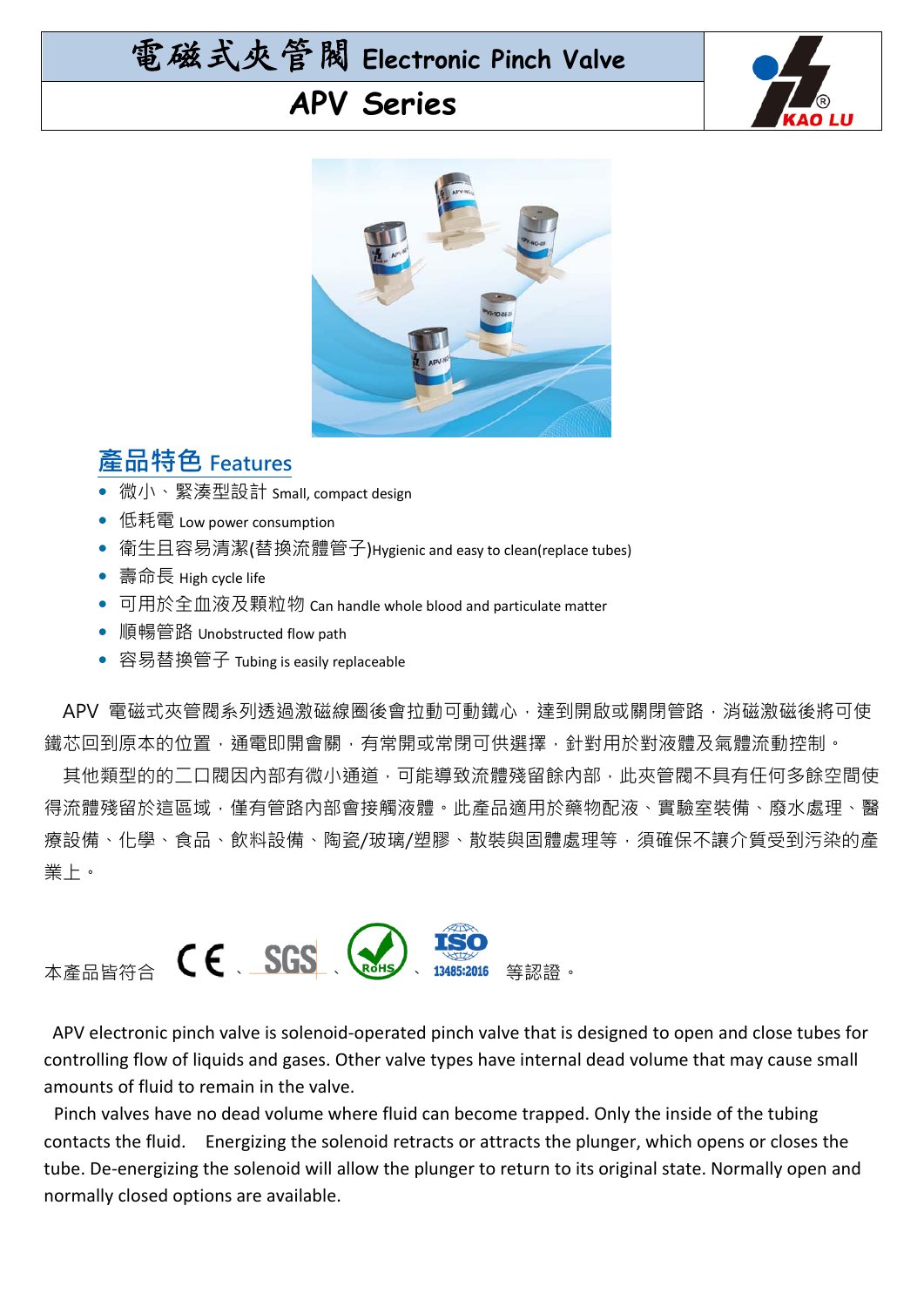## 電磁式夾管閥 **Electronic Pinch Valve APV Series**



#### **規格 Specifications**

| 型式 Valve Type             | 2-way NC \c2-way NO | 電壓 Voltage                    | 24 VDC                        |
|---------------------------|---------------------|-------------------------------|-------------------------------|
| 流體 Medium                 | Air · Water · Gas · | 出線長度                          | 18" wire leads                |
|                           | Compatible fluids   | <b>Electrical Connections</b> |                               |
| 工作壓力                      | to 30 psi<br>20     | 接液材料                          | 醫療級矽膠管                        |
| <b>Operating Pressure</b> |                     | <b>Wetted Materials</b>       | Medical grade silicone tubing |
| 耗電量                       | 1.0 to 7.2 watts    | 搭配管徑 Tube size                | $O.D$ 6mm $\cdot$ $O.D$ 8mm   |
| Power Consumption         |                     |                               |                               |
| 反應時間                      |                     |                               |                               |
| <b>Response Time</b>      | 5 to 25 ms          |                               |                               |

#### **型號選擇Order Number**



### **各類夾管閥使用注意事項**

1. 請勿在高腐蝕性氣體、化學、海水環境或附著上述物質的場所使用。

2. 請不要附加超過規格範圍以外的正負壓力,如果所加壓高於規範許可值,就會造成流體洩漏、噴出和 爆炸。

3. 請定期保養更換管材,防止管材破裂造成意外。

4. 為防止線圈被燒壞,必須按照規格所記載的電氣特性和溫度範圍使用,此外連續通電後線圈表面會出 現高溫狀態,請不要用手觸摸。

5. 本產品不宜受日光照射或雨淋場合,請用保護罩等遮蔽保護。

6. 如果自行將產品拆解、再組裝或改造等行為,都將使保固無效。

7. 本產品不能用作緊急關閉裝置。應在系統中安裝安全系統,以防止嚴重傷害或生命損失。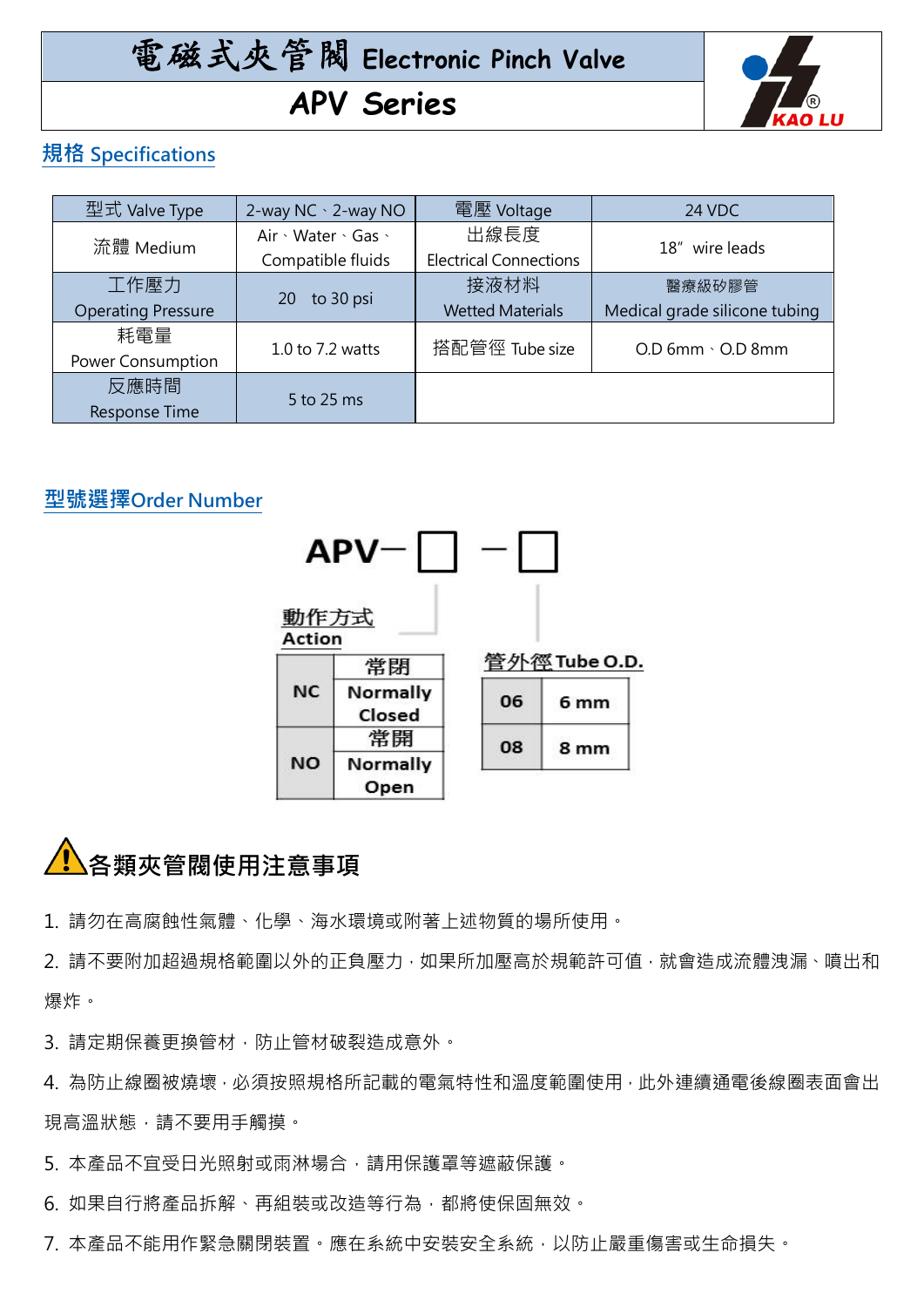# 電磁式夾管閥 **Electronic Pinch Valve**

### **APV Series**



 $\varphi$ 31.7

 $\emptyset$ 31.8

 $\equiv$ 

#### **外觀尺寸Dimensions**

 $\blacktriangleright$  APV-NC-06





55.7

<u>က</u>

**APV-NO-06** 



APV-NC-08





APV-NO-08